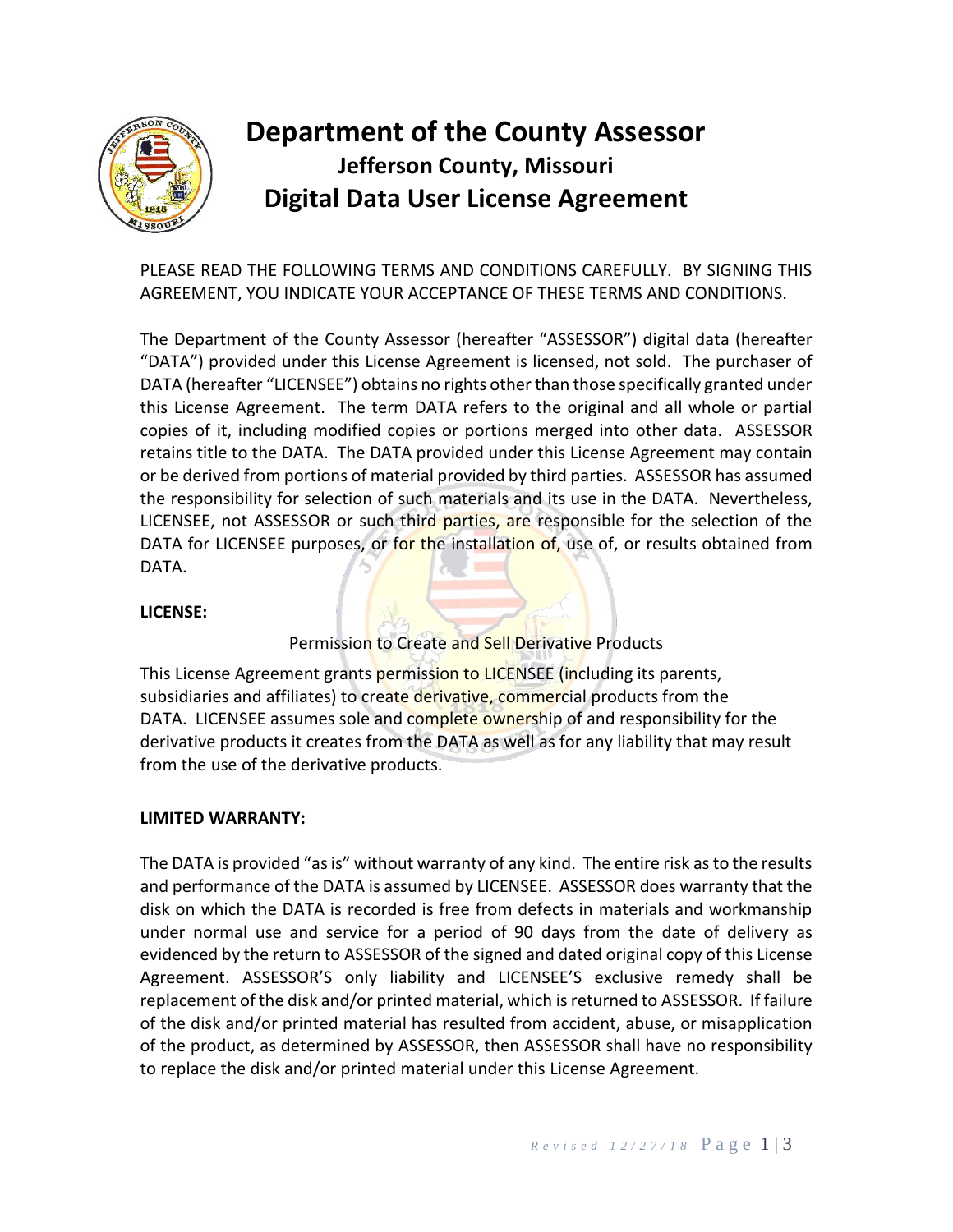### **LIMITATION OF REMEDIES:**

ASSESSOR shall have no other liability with regard to the DATA. Assessor does not warrant that the DATA will meet the requirements of LICENSEE or that the operation of the DATA will be error free, or that DATA defects will be corrected. The entire risk as to the quality and usefulness of the DATA and the entire risk arising out of the use or performance of this DATA and documentation rests with LICENSEE. In no event shall ASSESSOR, or anyone else involved in the creation, production or delivery of this DATA, be liable for any damages whatsoever whether in contract or in tort, including but not limited to lost profits, lost savings, lost data, business interruption, computer failure or malfunction, or other pecuniary loss or any direct, indirect or incidental damages or other economic consequential damages, or for any claim or demand against LICENSEE by any other party, arising out of the use or inability to use this DATA, even if ASSESSOR, or anyone else involved in the creation, production or delivery of the DATA, has been advised of the possibility of such damages.

## **CAUTION:**

This Data comes from many diverse sources; is actively being worked on by ASSESSOR; is subject to constant change; and may not be complete; accurate, or up-to-date. All DATA is provided "as is" with all faults. The DATA is intended only to depict approximate locations and is not warranted as a property boundary survey or surveying work product.

**RSON** CO

#### **GENERAL:**

LICENSEE may terminate this License Agreement at any time. ASSESSOR may terminate this License Agreement if LICENSEE fails to comply with the terms and conditions of this License Agreement. In either event, LICENSEE must destroy all copies of the DATA. This License Agreement is governed by the laws of the State of Missouri. Venue for any action brought under this License Agreement shall be in Jefferson County, Missouri.

#### **SEVERABILITY:**

If any provision of this License Agreement shall be held invalid, such invalidity shall not affect the remaining provisions of this License Agreement.

#### **ACKNOWLEDGMENT:**

LICENSEE acknowledges understanding, acceptance, and agreement of this License Agreement to be bound by its terms and conditions. LICENSEE also agrees that this License Agreement is the only agreement between LICENSEE and ASSESSOR and cannot be modified by any purchase orders, advertising or other representations by anyone, unless a written amendment has been signed by ASSESSOR or its authorized representative.